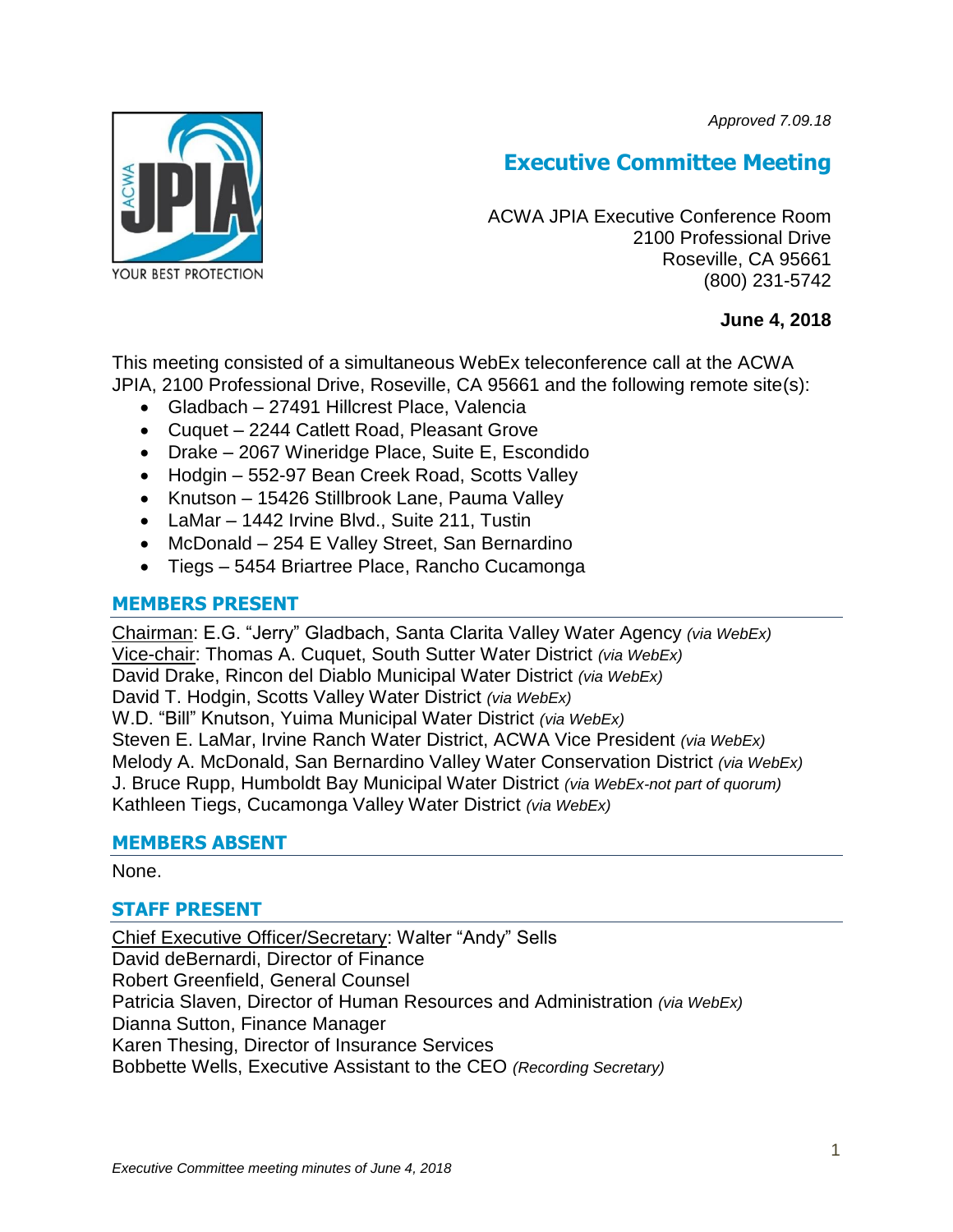# **OTHERS IN ATTENDANCE**

None.

### **WELCOME**

Chairman Gladbach welcomed everyone in attendance.

## **CALL TO ORDER AND ANNOUNCEMENT OF QUORUM**

Chairman Gladbach called the meeting to order at 11:02 a.m. He announced there was a quorum. Director Rupp called in from a location where he was unable to post the agenda within the 72 hour posting requirement and would not be counted in the vote as part of the quorum.

## **ANNOUNCEMENT RECORDING OF MEETING**

Chairman Gladbach announced that the meeting would be recorded to assist in preparation of minutes. Recordings are only kept 30 days following the meeting, as mandated by the California Brown Act.

### **PUBLIC COMMENT**

Chairman Gladbach noted that, as the agenda stated, members of the public would be allowed to address the Executive Committee on any agenda item prior to the Committee's decision on that item. Comments on any issues on the agenda, or not on the agenda, were also welcomed. No comments were brought forward.

## **ADDITIONS TO OR DELETIONS FROM THE AGENDA**

Chairman Gladbach asked for any additions to, or deletions from, the agenda; staff had none.

#### **CONSENT AGENDA**

Chairman Gladbach called for approval of the Consent Agenda:

M/S/C (McDonald/Hodgin) (Cuquet-Yes; Drake-Yes; Gladbach-Yes; Hodgin-Yes; Knutson-Yes; LaMar-Yes; McDonald-Yes; Tiegs-Yes): That the Executive Committee approve the minutes of the May 7, 2018 meeting; and approve the JPIA disbursements of:

Vendor Payments, Employee Benefits Claim Payments, Payroll, and summary of confidential claims payments for the Liability, Property, & Workers' Compensation Programs: April 1-15, 2018; and April 16-30, 2018.

#### **ADMINISTRATION**

Meetings attended on behalf of the JPIA None.